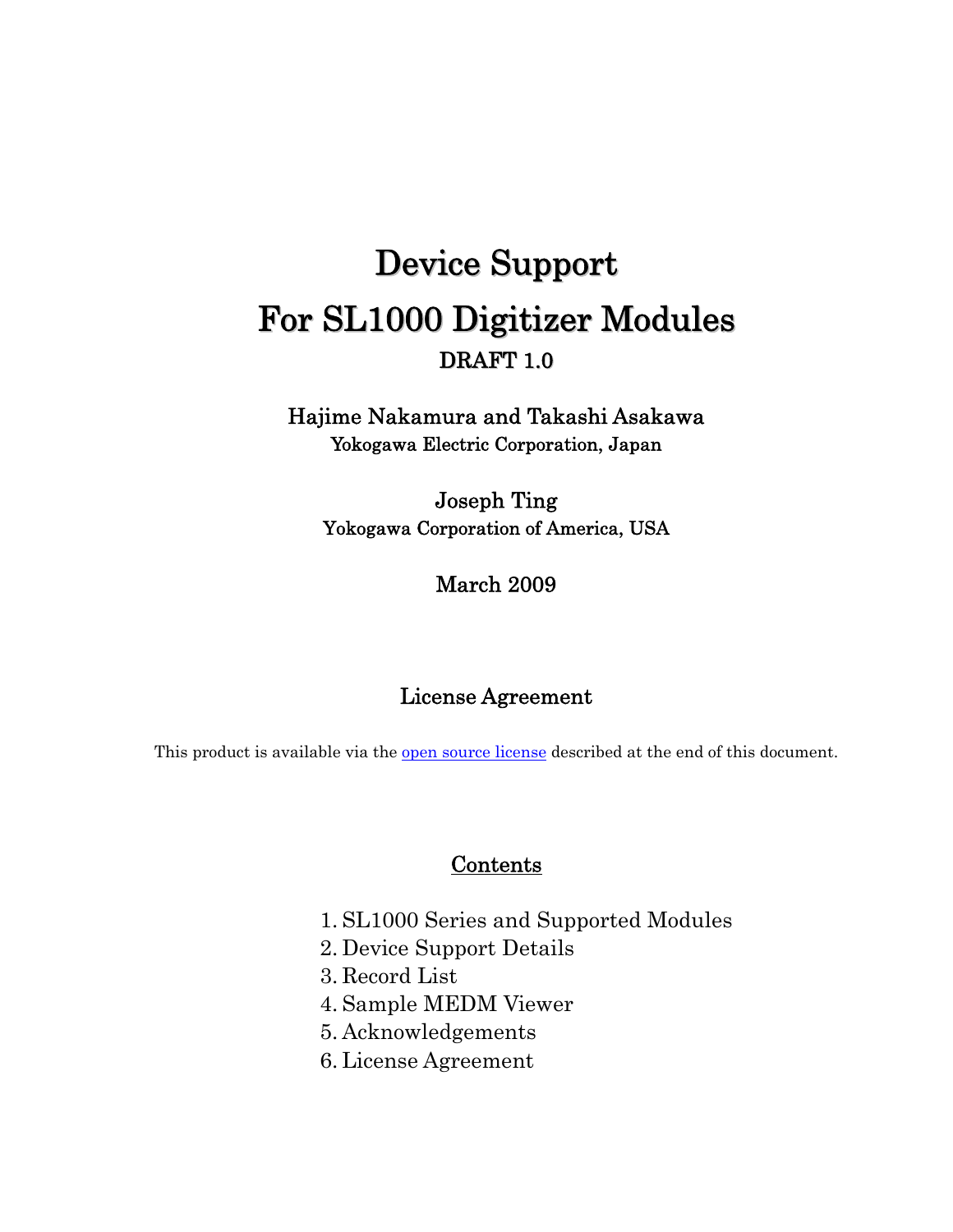# 1. SL1000 Series and Supported Modules

The *SL1000* is a high-performance data acquisition unit featuring fast data acquisition, transfer, and storage capabilities. It is a module-based instrument with a wide and varied module lineup. We have developed device support for digitizer modules within the  $SL1000$ series. The main specifications of these devices are summarized in Tables1 and 2. For more details, please visit the Yokogawa Web site or see the product manuals.



Figure 1: The  $SL1000$  Data Acquisition Unit (left) and the 720210 100MS/s Digitizer Module (right)

| <b>Main Specifications</b> | Description                                 |
|----------------------------|---------------------------------------------|
| Number of Slots            | 8                                           |
| Max. No. of Channels       | $16(2 \text{ channels } x \text{ 8 slots})$ |
| Max. Sampling Rate         | 100MHz                                      |
| <b>Acquisition Memory</b>  | 128MP                                       |
| Ethernet                   | 1000BASE-T                                  |
| Dimensions                 | $319$ mm(W) x $154$ mm (D)x $350$ mm (D)    |
| Weight                     | Approx. 6 kg (SL1000 unit only)             |

Table 1: Main specifications of the SL1000 data acquisition unit.

| Model  | Type      | No. of<br>Channels | Sampling<br>Rate   | Bandwidth | Resolution | Isolation    |
|--------|-----------|--------------------|--------------------|-----------|------------|--------------|
| 720210 | digitizer | $\overline{2}$     | 100MS/s            | 20MHz     | 12 bits    | isolated     |
| 701250 | digitizer | $\overline{2}$     | 10 <sub>MS/s</sub> | 3MHz      | 12 bits    | isolated     |
| 701251 | digitizer | $\overline{2}$     | 1MS/s              | 300kHz    | 16 bits    | isolated     |
| 701255 | digitizer | $\overline{2}$     | 10 <sub>MS/s</sub> | 3MHz      | 12 bits    | non-isolated |
| 701260 | digitizer | $\overline{2}$     | $100$ k $S/s$      | 40kHz     | 16 bits    | isolated     |

Table 2: Supported modules of the SL1000 Series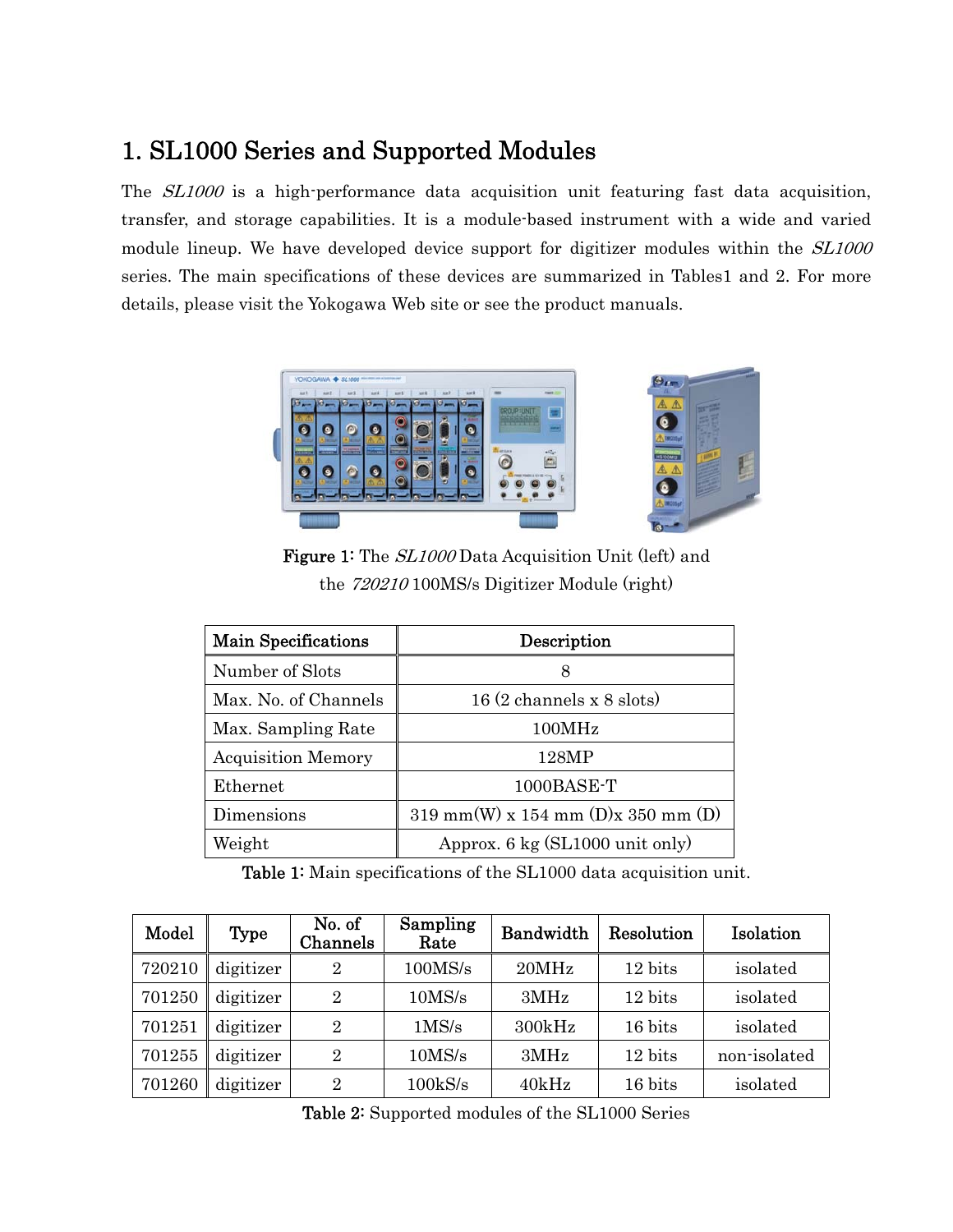# 2. Device Support Details

The SL1000 employs the VXI-11 protocol, and I/O commands for controlling the device are fully supported by asynDriver.

We used a PC with the Linux operating system (CENT5) and the EPICS base (version R3.14) in developing our device support.

#### A. Key Features

The device driver supports the following key features of the SL1000 Series:

- SRQ Function
- Acquisition of Compressed Data
- Data Storage of Historical Waveforms

#### SRQ Function:

The SRQ function is supported. At present (March, 2009) the Asyn driver in the CVS repository at ANL is required. Hopefully, the next version (Asyn4.11) will officially support the function.

#### Acquisition of Compressed Data:

The SL1000 stores both raw data and compressed data in the device (See Figure 2). The data size of the compressed data is fixed to 4k points; it does not depend on the record length. Compressed data is made by the peak-to-peak compression technique. For example, if the record length is 1M points, only a maximum and minimum pair is stored out of every 500 points of raw data, resulting in 4000 points (2000 pairs) of data. The device support further compresses the transferred 4k point data to the pre-determined number of points. The default size is 1000 points (500 pairs), which is defined in "st.cmd" using the environment variable of "DISPWF\_NELM". A client can also change the data size by selecting a preferable value using the record "dispWavePointsMO".

It is very beneficial to use the compressed data in displaying waveforms in a screen. In most cases, 1k points of data would be enough for display use because of the limited resolution of displays, while we can highly reduce the network traffic load by using compressed data.

Since raw data is always available in the device memory, for example, when some anomaly in a signal is detected, we can use the raw data for precise analysis of the phenomenon. Note that we should stop the acquisition before accessing raw data; if the acquisition is resumed, the device memory might be overwritten by newly acquired data.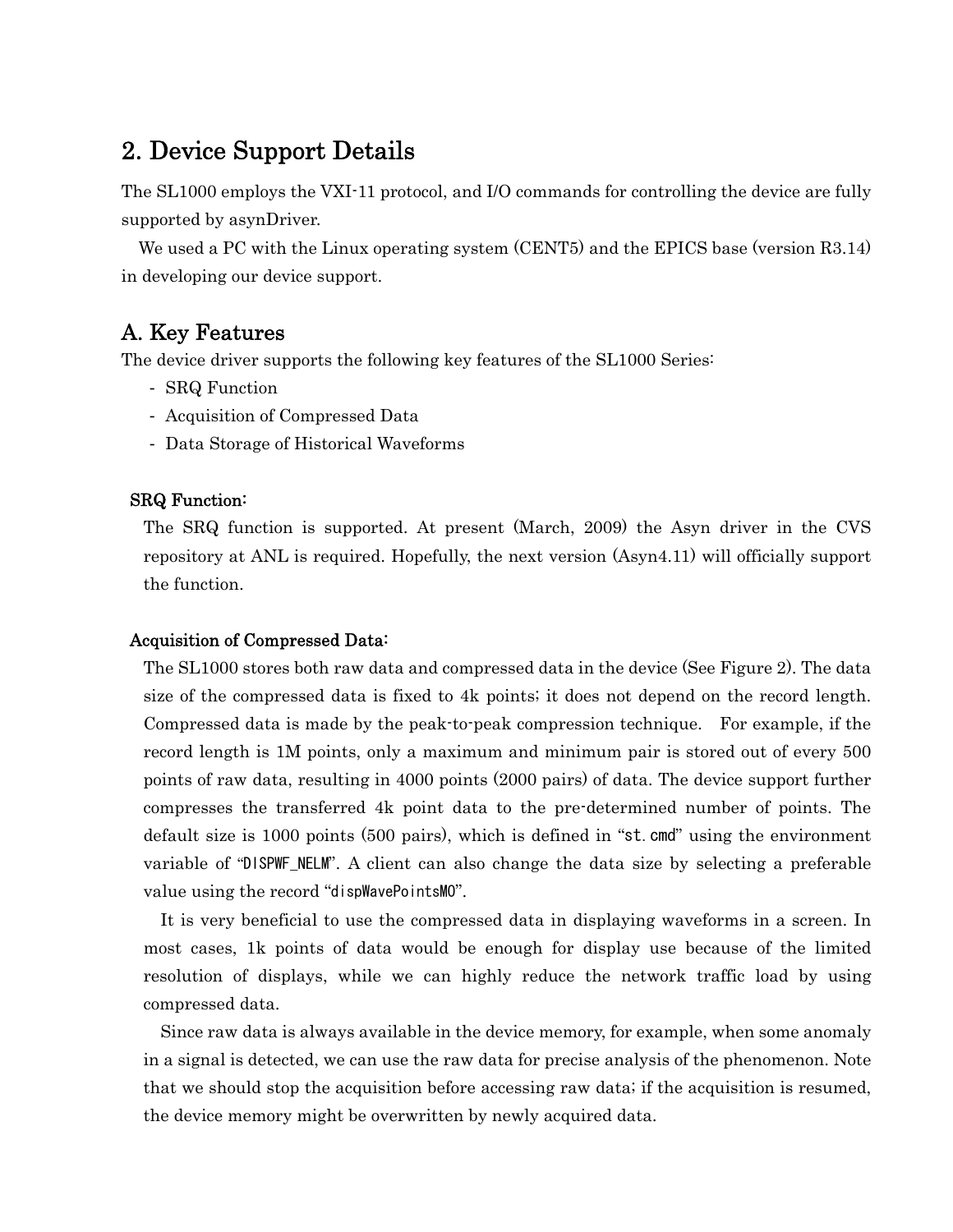# Raw Data and Compressed Data stored in SL1000



Figure 2: The SL1000 stores raw data and compressed data. The device support is designed to access either type of data.

#### Data Storage of Historical Waveforms:

Since the SL1000 is equipped with a large memory of 128MP, multiple waveforms can be stored. The maximum number of waveforms that can be stored depends on the number of channels and the record length as summarized in Table 3.

In our device support, two types of trigger numbers are handled. One is a trigger number, which is the number incremented by providing a trigger signal. This number is reset when the acquisition is restarted. The other is a relative trigger number, called "History Number" hereafter. The history number for the most recent waveform acquired is treated as the starting point (zero), and the number is defined to be zero or negative. For example, the value "-1" corresponds to the waveform which is previous to the most recent waveform stored in the device.

 When we have access to a certain waveform in the device, either of the trigger number or the history number must be specified (See Figure 3).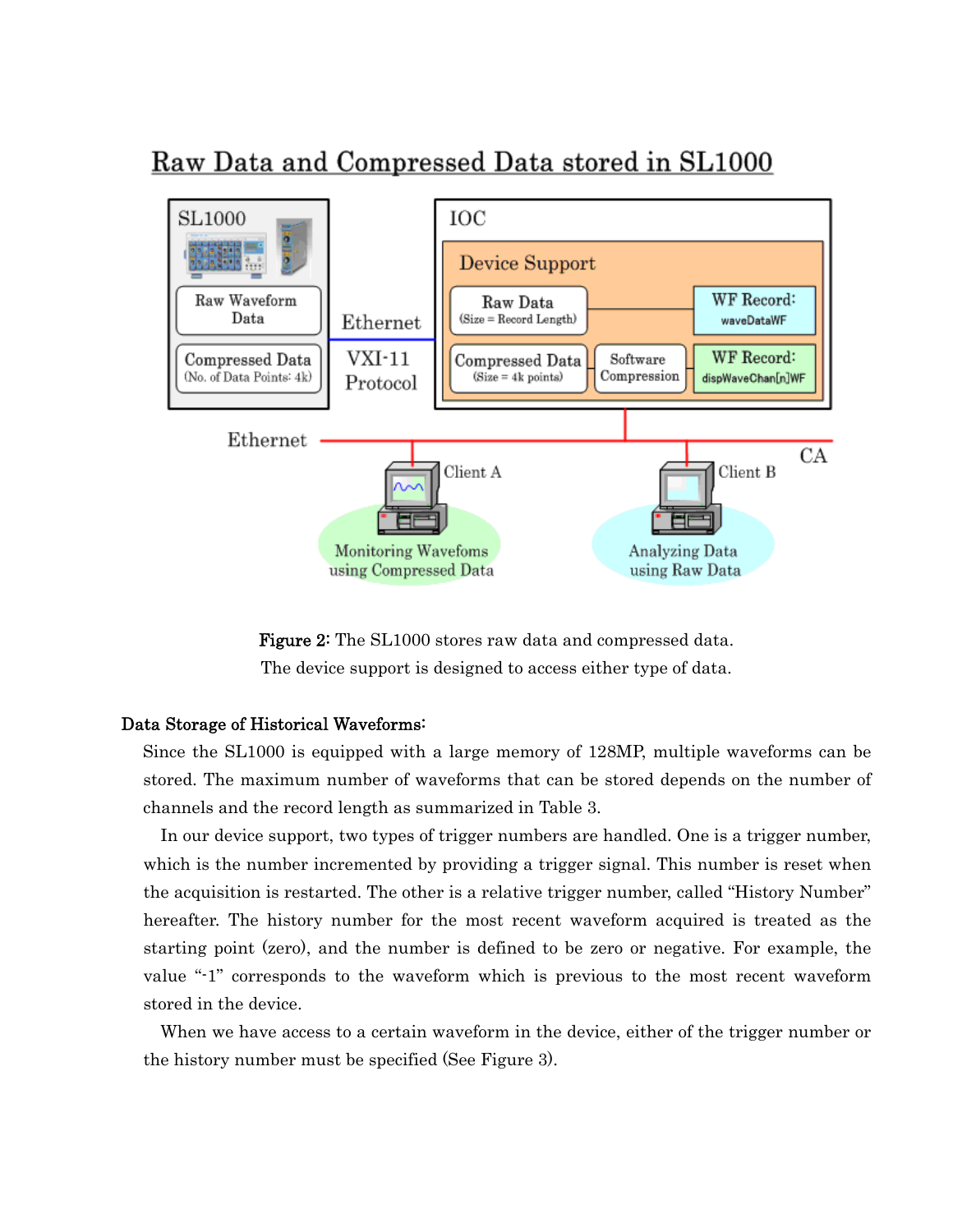| Record          | Number of Channels |          |      |            |         |
|-----------------|--------------------|----------|------|------------|---------|
| Length          | 1                  | $\bf{2}$ | 3, 4 | $5$ to $8$ | 9 to 16 |
| 1 <sub>k</sub>  | 5000               | 5000     | 5000 | 5000       | 5000    |
| 2k              | 5000               | 5000     | 5000 | 5000       | 3275    |
| 5k              | 5000               | 5000     | 5000 | 3275       | 1637    |
| 10 <sub>k</sub> | 5000               | 5000     | 3275 | 1637       | 818     |
| 20k             | 5000               | 2620     | 1309 | 654        | 326     |
| 50k             | 2620               | 1309     | 654  | 326        | 162     |
| 100k            | 1309               | 654      | 326  | 162        | 80      |
| 200k            | 523                | 261      | 130  | 64         | 31      |
| 500k            | 261                | 130      | 64   | 31         | 15      |
| 1M              | 127                | 63       | 31   | 15         | 7       |

Table 3: The maximum number of waveforms that can be stored in the device.

#### How to access historical waveforms



When reading the waveform with the trigger number of "97", specify either of the number "97" or the history number "-3".

#### Figure 3: How to access waveforms.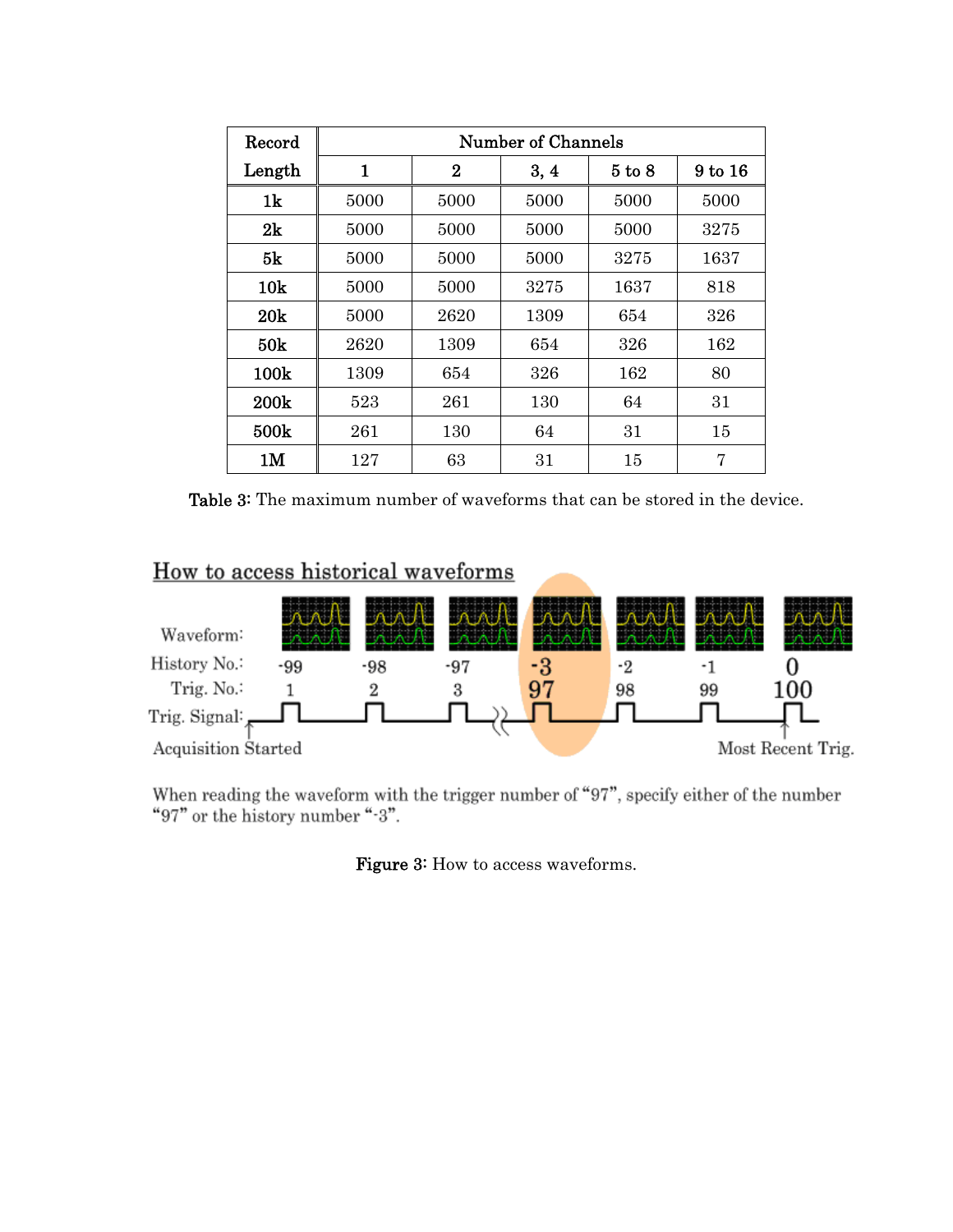#### B. Data Acquisition Sequence

Figure 4 shows the data acquisition sequence with this device support.

# **Block Diagram of Data Acquisition Sequence**



Figure 4: The data acquisition sequence.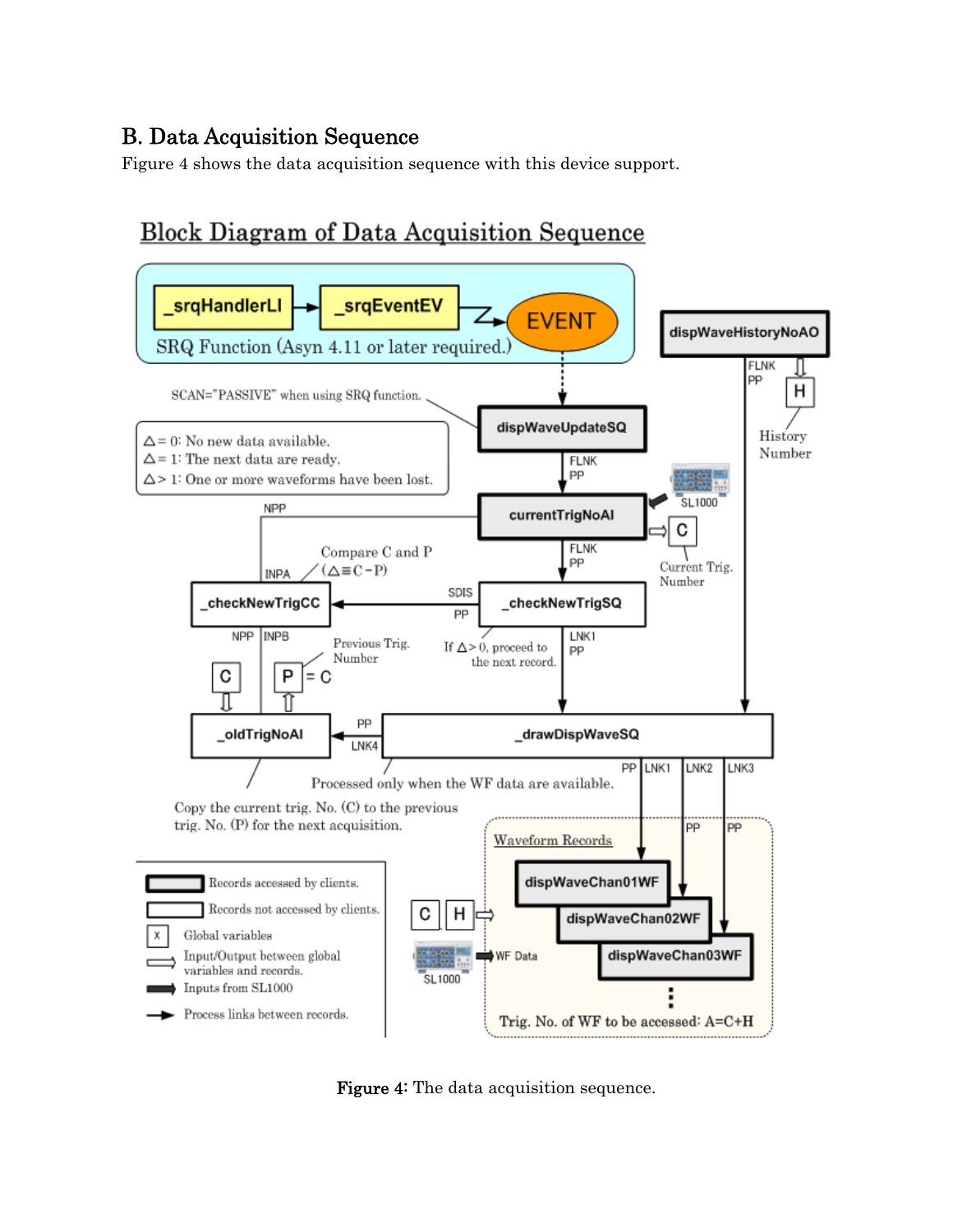#### C. Performance

We performed a performance test of the device support and our MEDM viewer tool. We used an SL1000 unit with 5 digitizer modules and a Linux PC. The SL1000 unit and the PC are connected with a crossover LAN cable (see Figure 5). Both the IOC and the sample MEDM viewer run on the same machine. The trigger rate and the record length are fixed to 50Hz and 1M points, respectively. The transferred data are of the compressed waveform only. The judgment whether the IOC works properly or not is made by checking the value "C-P" defined in Figure 4. When "C-P=1", the IOC works properly, and when "C-P>1", it loses some WF data.

## **Evaluation Evironment**



Figure 5: The evaluation environment. The SL1000 and the PC are directly connected. The IOC with the device support and the MEDM viewer are running on the same PC.

Table 4 summarizes some acquisition conditions in which the system works without losing any data. Since the size of data transferred per channel does not depend on the record length (it is fixed by the data compression), the performance limit is mostly affected by the number of channels used in the system.

Note that the total performance depends on the device, the device support, the PC, and the network condition. These results do not warrant the performance.

.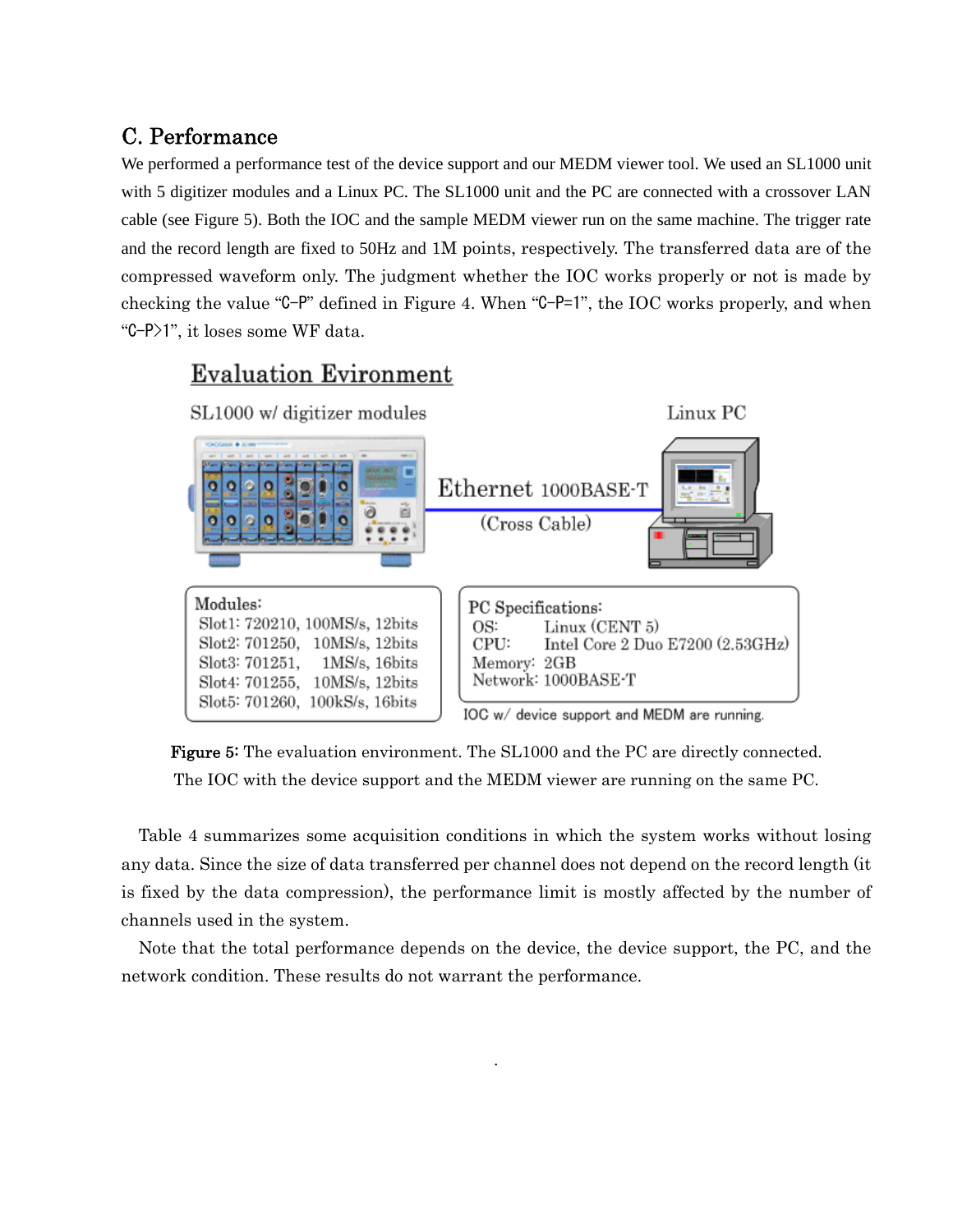| Cond-        |                  | No. of             | Record | Data Size / Ch (pnts) |            |            | <b>CPU</b> Occupation |
|--------------|------------------|--------------------|--------|-----------------------|------------|------------|-----------------------|
| ition        | Sampling<br>Rate | Channels           | Length | Device                | <b>IOC</b> | <b>IOC</b> | <b>IOC</b>            |
|              |                  |                    | (pnts) | $\sim$ IOC            | $-MEDM$    |            | $+$ MEDM              |
| $\mathbf{1}$ | 100MS/s          | $\dot{\mathbf{c}}$ | 1M     | 2000                  | 1000       | $\%$       | $\%$                  |
|              |                  |                    |        | fixed                 |            |            |                       |
| $\sqrt{2}$   | $10\text{MS/s}$  | $\ddot{.}$         | 1M     | 2000                  |            | $\%$       | $\%$                  |
|              |                  |                    |        | fixed                 | 1000       |            |                       |
|              |                  | $\ddot{?}$         | 1M     | 2000                  | 1000       | $\%$       |                       |
|              | 3<br>1MS/s       |                    |        | fixed                 |            |            | $\%$                  |
|              |                  | $\ddot{?}$         |        | 2000                  |            | $\%$       | $\%$                  |
| $\sqrt{4}$   | 1MS/s            |                    | 1M     | fixed                 | 1000       |            |                       |
| $\bf 5$      |                  | $\ddot{?}$         |        | 2000                  |            |            |                       |
|              |                  |                    |        | fixed                 |            |            |                       |
| $\,6$        |                  | $\overline{?}$     |        | 2000                  |            |            |                       |
|              |                  |                    |        | fixed                 |            |            |                       |
| $\bf 7$      |                  | $\dot{.}$          |        | 2000                  |            |            |                       |
|              |                  | fixed              |        |                       |            |            |                       |
| 8            | 2000             |                    |        |                       |            |            |                       |
|              |                  | $\ddot{?}$         |        | fixed                 |            |            |                       |

Note 1: The trigger rate is fixed to 50Hz.

Note 2: The record length is fixed to 1M.

Note 3: This test is for transferring compressed data ( dispWaveChan[n]WF ).

Table 4: The results of the performance test. In these conditions the system works properly without losing any waveform data. The results do not warrant the performance.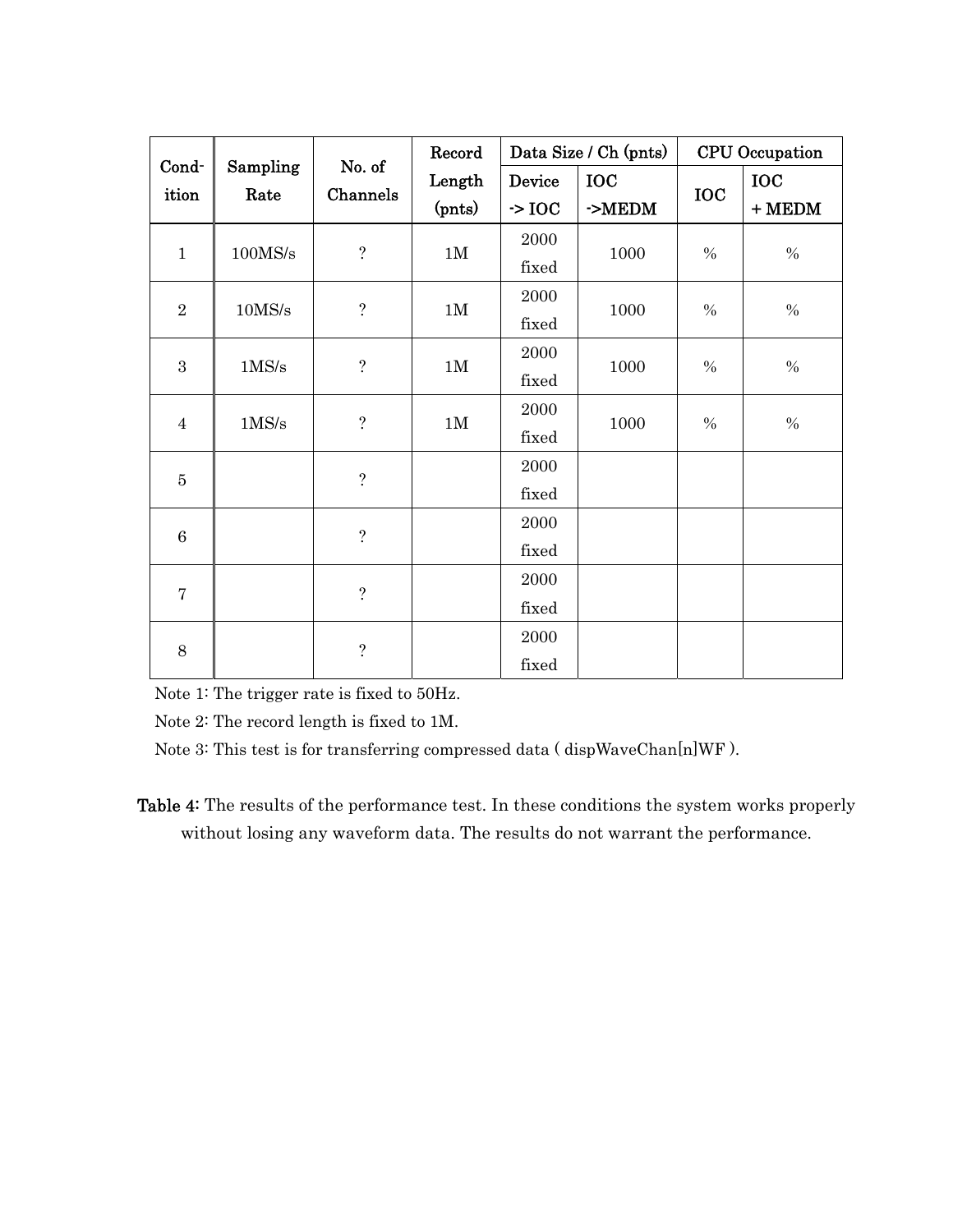# 3. Record List

### A. Acquisition

| Record        | Description                      | Value |
|---------------|----------------------------------|-------|
| startBO       | Start acquisition.               |       |
| <i>stopBO</i> | Stop acquisition.                |       |
| manualTrigBO  | Manually execute trigger action. |       |

# B. Trigger Number

| Comments:                                                                                     |                                                                                           |  |  |
|-----------------------------------------------------------------------------------------------|-------------------------------------------------------------------------------------------|--|--|
|                                                                                               | Waveforms are identified with "trigger number" or "history number". The maximum number of |  |  |
| waveforms which can be stored in the device depends on the number of enabled channels and the |                                                                                           |  |  |
| record length, and it is automatically set according to a given condition.                    |                                                                                           |  |  |
| $D_{\text{exact}}$                                                                            | $\mathbf{D}_{\text{e}}$                                                                   |  |  |

| Record           | Description                                            | Value                            |
|------------------|--------------------------------------------------------|----------------------------------|
| currentTrigNoAI  | Read current trigger number.                           | $\{1 \text{ to } 2^{\wedge}52\}$ |
| maxHistorySizeAI | Read maximum number of wave $ \{1 \text{ to } 5000\} $ |                                  |
|                  | forms secured for historical data.                     |                                  |

# C. Acquisition Condition

| Comments:                                                                       |                                      |                                          |  |
|---------------------------------------------------------------------------------|--------------------------------------|------------------------------------------|--|
| These are records for the acquisition condition and are common to all channels. |                                      |                                          |  |
| Record                                                                          | Description                          | Value                                    |  |
| acqModeBO                                                                       | Select acquisition mode.             | $\{$ "Repeat"   "Single"}                |  |
| acqModeBI                                                                       | Read acquisition mode.               |                                          |  |
| recLenMO                                                                        | Select record length of waveform     | ${``1k"   "2k"   "5k"     }$             |  |
|                                                                                 | data.                                | "500k"   " $1M$ "}                       |  |
| recLenMI                                                                        | Read record length of waveform data. | e.g. $"10k"$                             |  |
| recLenAI                                                                        | Read record length of waveform data. | e.g. 10,000 for "10k"                    |  |
|                                                                                 | Select sampling rate (value part).   | $\{$ "1"   "2"   "5"      "200"   "500"} |  |
| smplRateAMO                                                                     | The unit is set by "smplRateBMO".    |                                          |  |
|                                                                                 | Select sampling rate (unit part).    | $\{$ "Hz"   "kHz"   "MHz" }              |  |
| smplRateBMO                                                                     | The value is set by "smplRateAMO".   |                                          |  |
| smplRateAMI                                                                     | Read sampling rate (value part).     | e.g. "100" for 100kHz                    |  |
| smplRateBMI                                                                     | Read sampling rate (unit part).      | e.g. "kHz" for 100kHz                    |  |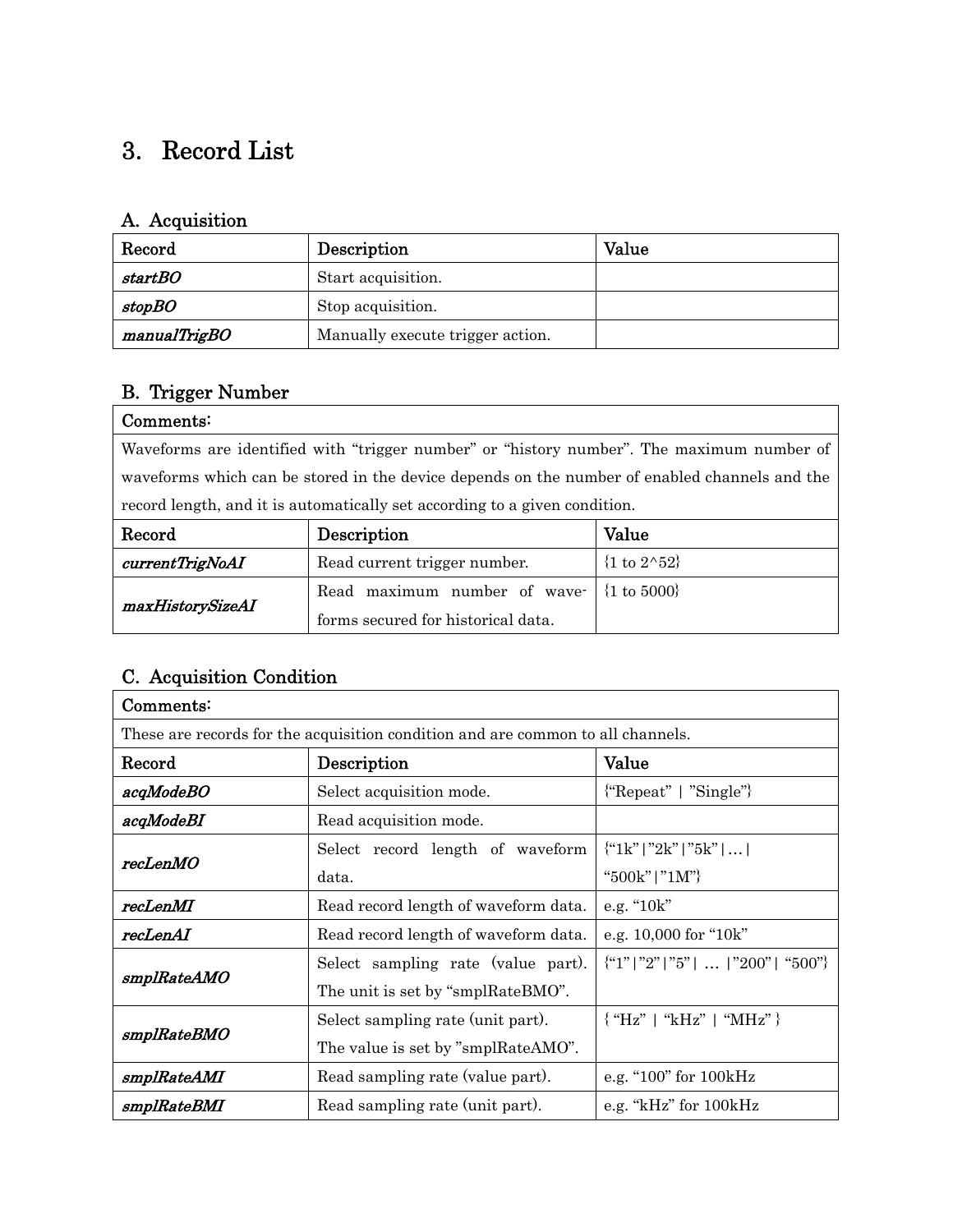| smplRateAI    | Read sampling rate in Hz.             | e.g. 100,000 for "100"+"kHz"              |
|---------------|---------------------------------------|-------------------------------------------|
| trigDelayAO   | Set trigger delay time in seconds.    | {0 to 10 (10 ns step)}                    |
| trigDelayAI   | Read trigger delay time in seconds.   |                                           |
| trigHoldoffAO | Set trigger holdoff time in seconds.  | {0 to 10, $(10 \text{ ns step})$ }        |
| trigHoldoffAI | Read trigger holdoff time in seconds. |                                           |
|               | Set trigger level in volts.           | $\{(-\text{chanVdivMO})^*\}$ to           |
| trigLevAO     | (分解能は?)                               | $\{\text{chanVdivMO}\}^*10$               |
| trigLevAI     | Read trigger level in volts.          |                                           |
|               | Select trigger position.              | $\{``0\%" \quad  $<br>"10%"<br>" $20\%$ " |
| trigPosMO     |                                       | "30%"      "90%"   "100%" }               |
| trigPosMI     | Read trigger position.                | e.g. "30%"                                |
| trigPosAI     | Read trigger position.                | e.g. 30 for "30%"                         |
| trigSlopeMO   | Select trigger slope.                 | ${^{\circ}}RISE"   "FALL" }$              |
| trigSlopeMI   | Read trigger slope.                   |                                           |
| trigSourceMO  | Select trigger source.                | $\{$ "EXT"   "LINE"   "CH1"               |
|               |                                       | "CH2"      "CH16" }                       |
| trigSourceMI  | Read trigger source.                  |                                           |

# D. Channel Setting

| Comment:                                                                                          |                                                                |                        |  |
|---------------------------------------------------------------------------------------------------|----------------------------------------------------------------|------------------------|--|
| These records are for channel settings. Select a target channel with "chanNoSelectMO" in advance. |                                                                |                        |  |
| Record                                                                                            | Description                                                    | Value                  |  |
| chanNoSelectMO                                                                                    | Select target channel.                                         | $\{$ "CH1"   "CH2"     |  |
|                                                                                                   |                                                                | "CH $16$ "}            |  |
| chanNoSelectMI                                                                                    | Read target channel number.                                    |                        |  |
|                                                                                                   | Read maximum channel number. The                               | $\{0 \text{ to } 16\}$ |  |
|                                                                                                   | number of channels available in the                            |                        |  |
| maxChanNumAI                                                                                      | device is automatically detected                               |                        |  |
|                                                                                                   | when IOC starts up.                                            |                        |  |
|                                                                                                   | Select coupling type of selected $\{$ "AC"   "DC"   "GND" $\}$ |                        |  |
| chanCoupleMO                                                                                      | channel.                                                       |                        |  |
|                                                                                                   | Read coupling type of selected                                 |                        |  |
| chan CoupleMI                                                                                     | channel.                                                       |                        |  |
|                                                                                                   | Set On/Off status of selected channel.                         | $\{$ "Off"   "On" }    |  |
| chanEnableBO                                                                                      | The default value is "Off".                                    |                        |  |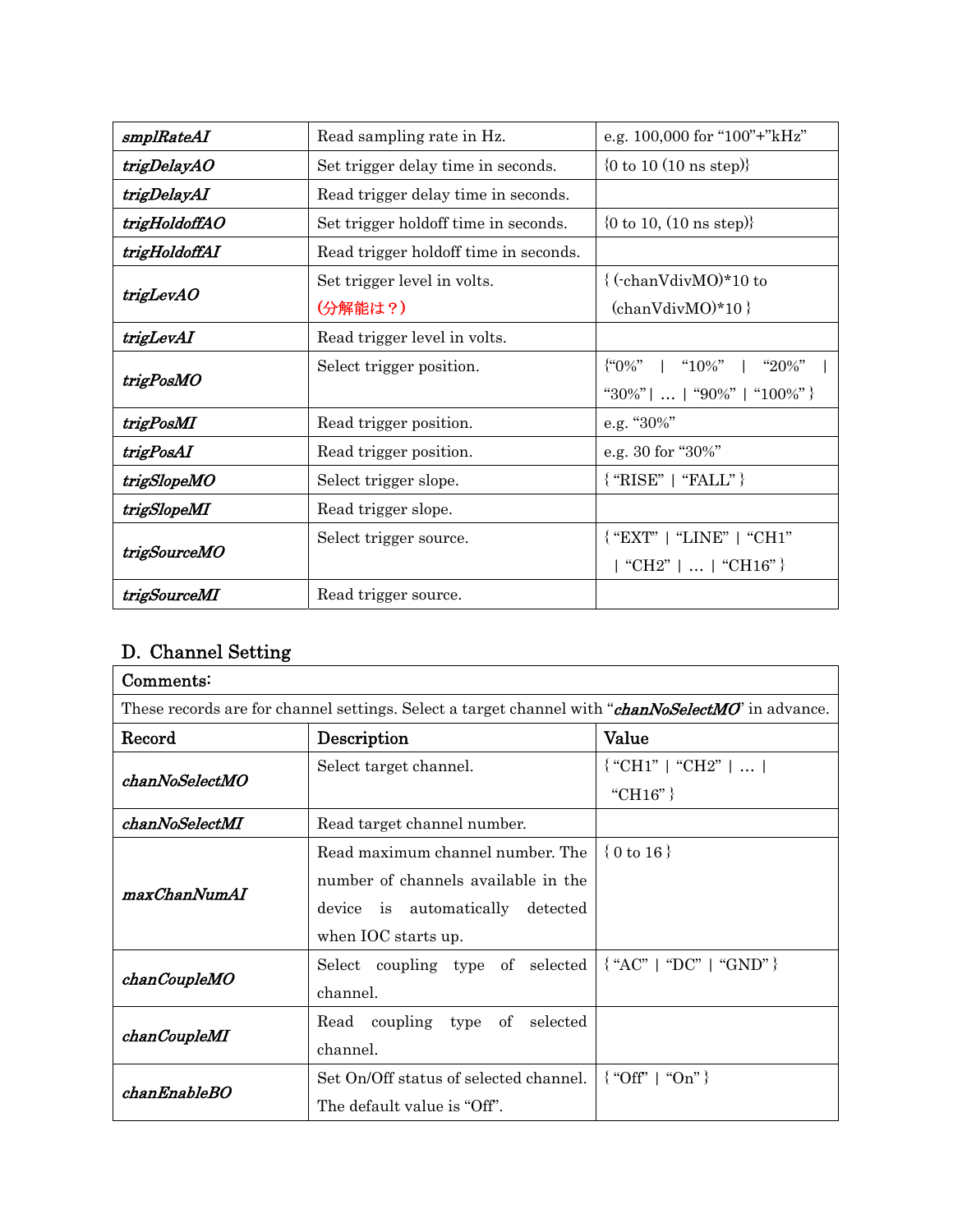| chanEnableBI    | Read On/Off status of selected                         |                               |
|-----------------|--------------------------------------------------------|-------------------------------|
|                 | channel.                                               |                               |
|                 | Select probe condition of selected                     | $\{$ "1:1"   "10:1"   "100:1" |
| chanProbeMO     | channel.                                               | " $1000:1"$ }                 |
|                 | Read probe condition of selected                       |                               |
| chanProbeMI     | channel.                                               |                               |
|                 | Select voltage per division of selected                | $\{$ "10mV"   "20mV"          |
|                 | channel.                                               | "50mV"      "1000V" }         |
| chanVdivMO      | Notel: The setting range depends on                    |                               |
|                 | the probe setting. See Table 4.                        |                               |
|                 | Note2: Actual measurement range is                     |                               |
|                 | given by: $-10 \times (Vdiv)$ to $+10 \times (Vdiv)$ . |                               |
| chanVdivMI      | Read voltage per division of selected                  | e.g. " $20mV$ "               |
|                 | channel.                                               |                               |
| chanVdivAI      | Read voltage per division of selected                  | e.g. $0.02$ for " $20mV$ "    |
|                 | channel.                                               |                               |
| Chan[n]EnableBI | Read On/Off status of Channel  n .                     | $\{$ "Off"   "On" }           |
|                 | ([n]: "01", "02", , "16")                              |                               |

#### E. Current Value Acquisition

| Comments:                                                   |                                        |                            |  |  |
|-------------------------------------------------------------|----------------------------------------|----------------------------|--|--|
| The device has a function measuring current voltage values. |                                        |                            |  |  |
| Record                                                      | Description                            | Value                      |  |  |
| currValUpdateSQ                                             | Process sequence of current value      |                            |  |  |
|                                                             | measurement.                           |                            |  |  |
| currValChan[n]AI                                            | Read current voltage of channel [n] in | e.g. $1.5$ for $1.5$ volts |  |  |
|                                                             | volts. $([n]: "01", "02", , "16")$     |                            |  |  |

#### F. Compressed Waveform Data Acquisition

#### Comments:

The records whose names begin with "dispWave" and "ppCompressRate" are for displaying waveforms. Though either of compressed data and raw data can be selected as the data source (see " $ppCompressRateMO$ ), the device support automatically compresses the selected data so that the data length of the waveform to be displayed matches with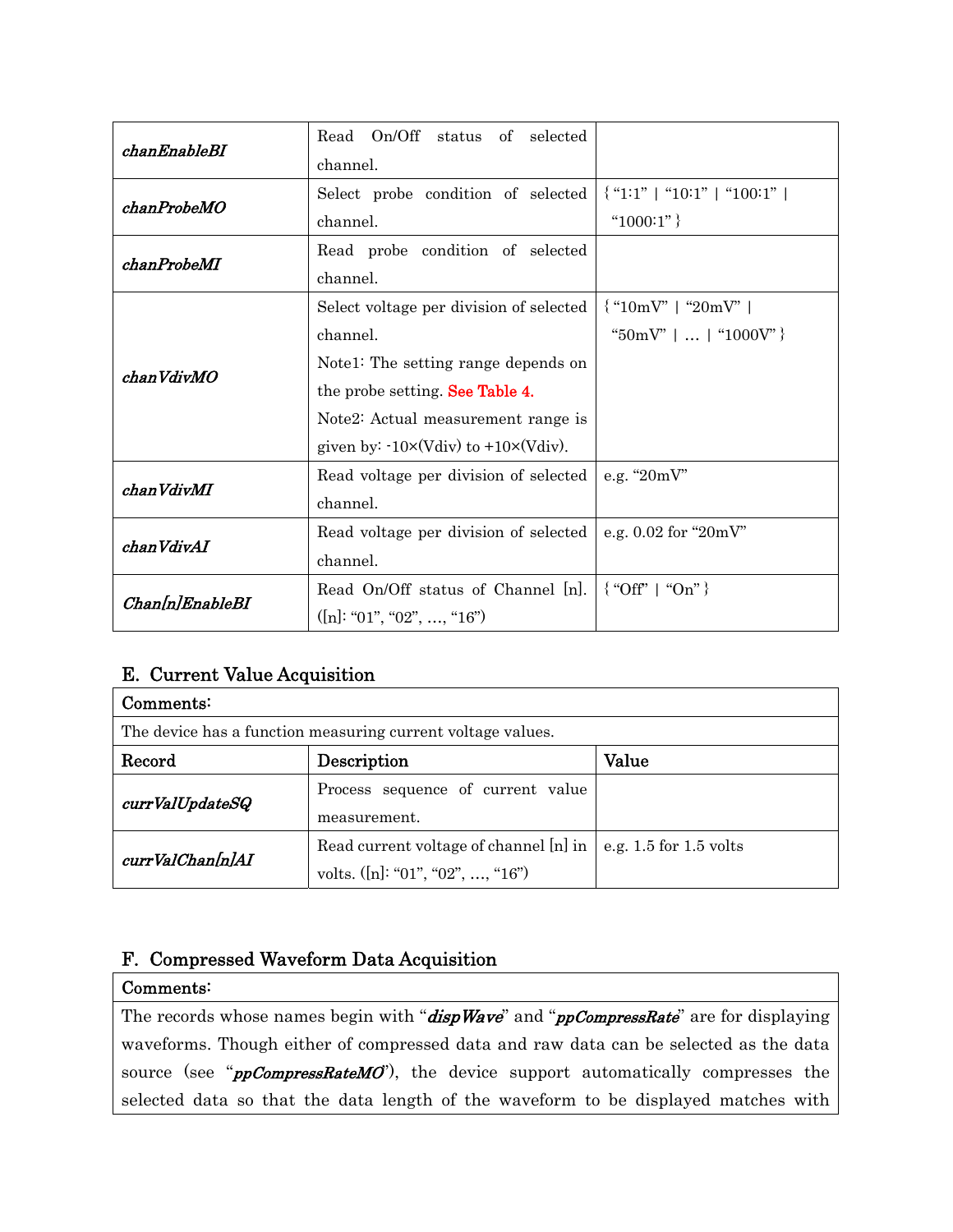"dispWavePointsMO'. This data length only determines the software compression rate and does not change the time length of the waveform. Set this value by taking into account the display resolution and the network traffic condition. The data transfer is performed by processing the record "dispwaveUpdateSQ".

Specify the history number ("dispWaveHistoryNoAO)" in advance. The waveform data will be stored in records "dispWaveChan[n]WF" secured for each channel.

| Record              | Description                             | Value                           |
|---------------------|-----------------------------------------|---------------------------------|
|                     | Set history number of waveform to be    | ${0 \sim -5000}$                |
|                     | displayed. This is a relative number;   | e.g. The value -1 corres- ponds |
|                     | the history number for the most         | to the waveform previous to the |
|                     | recent trigger is treated as a starting | most recent waveform.           |
| dispWaveHistoruNoAO | point (zero), and the history number    |                                 |
|                     | is defined as zero or a negative value. |                                 |
|                     | The absolute value of this number       |                                 |
|                     | should be less than the value of        |                                 |
|                     | "maxHistorySize".                       |                                 |
| dispWaveHistoryNoAI | Read history trigger number of wave-    | ${0 \sim -5000}$                |
|                     | form to be displayed.                   |                                 |
|                     | Set data length of waveform to be       | { "NELM"   "200"   "500"        |
|                     | displayed. This is the size of          | "1000"   "2000"                 |
|                     | "dispWaveChan[n]WF" record(s) and       | "5000"}                         |
|                     | corresponds to the number of data       | Note "NELM" is defined by the   |
|                     | points of a displayed waveform. If the  | environment<br>variable<br>οf   |
| dispWavePointsMO    | number of data points transferred       | "DISPWF_NELM".<br>The<br>de-    |
|                     | from the device is greater than this    | fault value is 1000.            |
|                     | value, the software data compression    |                                 |
|                     | is per-formed. Set this value by        |                                 |
|                     | taking into account the display         |                                 |
|                     | resolution and the network traffic      |                                 |
|                     | condition.                              |                                 |
| dispWavePointsMI    | Read data length of waveform to be      | e.g. 500                        |
|                     | displayed.                              | e.g. "NELM"                     |
| dispWavePointsAI    | Read data length of waveform to be      | e.g. 500 for "500"              |
|                     | displayed.                              | e.g. 1000 for "NELM"            |
| dispWaveTrigNoAI    | Read trigger number of waveform to      |                                 |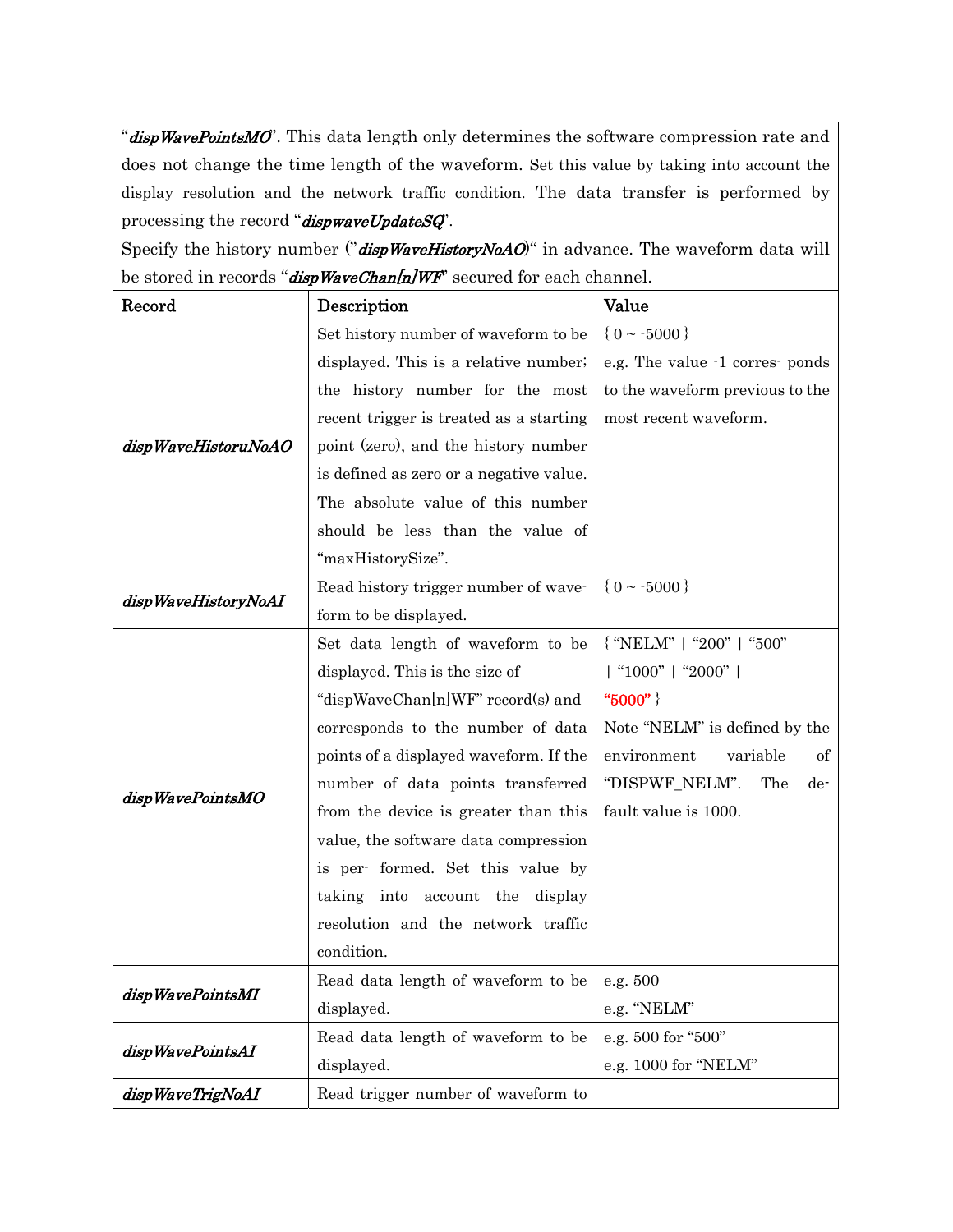|                      | be displayed.                            |                                  |
|----------------------|------------------------------------------|----------------------------------|
|                      | Select hardware compression mode.        | $\{$ "Auto"   "Off"   "50   250" |
|                      | Note1: When "Auto" is selected, the      | $  "1000" \}$                    |
|                      | maximum rate where the number of         | The default is "Auto".           |
|                      | points<br>data<br>exceeds                |                                  |
| ppCompressRateMO     | "dispWavePointA" is set.                 |                                  |
|                      | Note2: When "50   250" is selected,      |                                  |
|                      | the compression rate of 50 $(250)$ is    |                                  |
|                      | selected for the sampling rate $\geq 50$ |                                  |
|                      | ( <b>50</b> ) MHz.                       |                                  |
| ppCompressRateMI     | Read hardware compression mode.          | e.g. "Auto"                      |
| ppCompressRateAI     | Read hardware compression rate.          | $\{1, 50, 250, 1000\}$           |
|                      | Read trigger number difference betw-     |                                  |
|                      | currently<br>and<br>previously<br>een    |                                  |
|                      | acquired waveforms.                      |                                  |
| dispWaveTrigNoDiffAI | =0: No new data available.               |                                  |
|                      | $=1$ : The next data are ready.          |                                  |
|                      | >1: New data are available. But          |                                  |
|                      | some waveforms have been lost.           |                                  |
|                      | Update waveforms on display.             |                                  |
|                      | When SCAN="Event" is selected,           |                                  |
| dispWaveUpdateSQ     | wave form will be updated at the         |                                  |
|                      | timing of receiving interrupt signal of  |                                  |
|                      | trigger acquisition end.                 |                                  |
| dispWaveTimeAxisWF   | Time data of waveform to be              |                                  |
|                      | displayed (in seconds).                  |                                  |
|                      | Waveform data of Channel [n] to be       |                                  |
| dispWaveChan[n]WF    | displayed. $([n]: "01", "02", , "16")$   |                                  |
|                      |                                          |                                  |

#### G. Raw Waveform Data Acquisition

#### Comments:

The records of which names begin with "wave" are for the raw data transfer function. The data transfer is performed by processing the record "waveUpdateSQ'.

When transferring data, select the channel number of interest with "waveChanNoMO",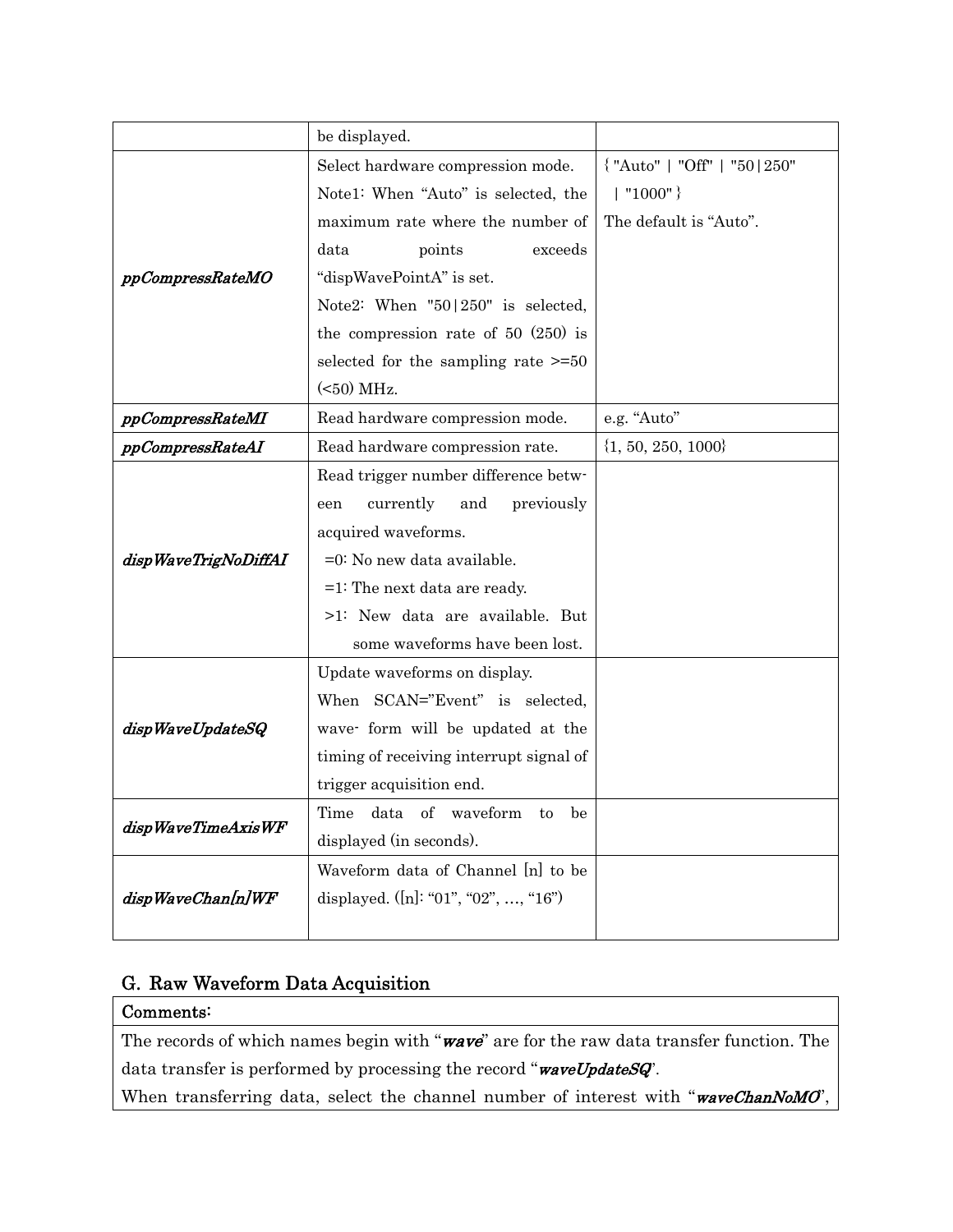specify the history number ("waveHistoryNoAO)", the data length ("wavePosAO"), and the start position (" $wavePosAO$ ") in the specified waveform. The selected waveform will be stored in "waveDataWF".

| Record          | Description                            | Value                                   |
|-----------------|----------------------------------------|-----------------------------------------|
| waveChanNoMO    | Select channel number of raw wave-     | $\{$ "CH1"   "CH2"                      |
|                 | form data to be transferred.           | "CH16" }                                |
| waveChanNoMI    | Read channel number of raw wave-       |                                         |
|                 | form data to be transferred.           |                                         |
|                 | Set waveform history number of raw     | ${0 to -5000}$                          |
|                 | waveform data to be transferred.       |                                         |
|                 | Note: This is a relative number; the   | e.g. The value "-1" corres-             |
|                 | most recent trigger number is treated  | ponds to the waveform pre-              |
| waveHistoryNoAO | as a starting point (zero), and so the | vious<br>to<br>the<br>most<br>recent    |
|                 | number is defined as zero or a nega-   | waveform.                               |
|                 | tive value. The absolute value of this |                                         |
|                 | number should be less than the value   |                                         |
|                 | of "maxHistorySize".                   |                                         |
|                 | Read waveform history number of        |                                         |
|                 | raw waveform data to be transferred.   |                                         |
| waveHistoryNoAI | The channel number is defined by       |                                         |
|                 | "waveChanNoMO".                        |                                         |
|                 | Set data length of raw waveform data   | $\{0 \text{ to WF\_NELM}\}$             |
| waveLenAO       | to be transferred.                     |                                         |
|                 | The channel number is defined by       |                                         |
|                 | "waveChanNoMO".                        |                                         |
|                 | Read data length of raw waveform       |                                         |
| waveLenAI       | data to be transferred.                |                                         |
|                 | The channel number is defined by       |                                         |
|                 | "waveChanNoMO".                        |                                         |
|                 | Set start position of raw waveform     | $\{0 \text{ to "Record Length" - } 1\}$ |
| wavePosAO       | data to be transferred.                |                                         |
|                 | The channel number is defined by       |                                         |
|                 | "waveChanNoMO".                        |                                         |
| wavePosAI       | Read start position of raw waveform    |                                         |
|                 | data to be transferred.                |                                         |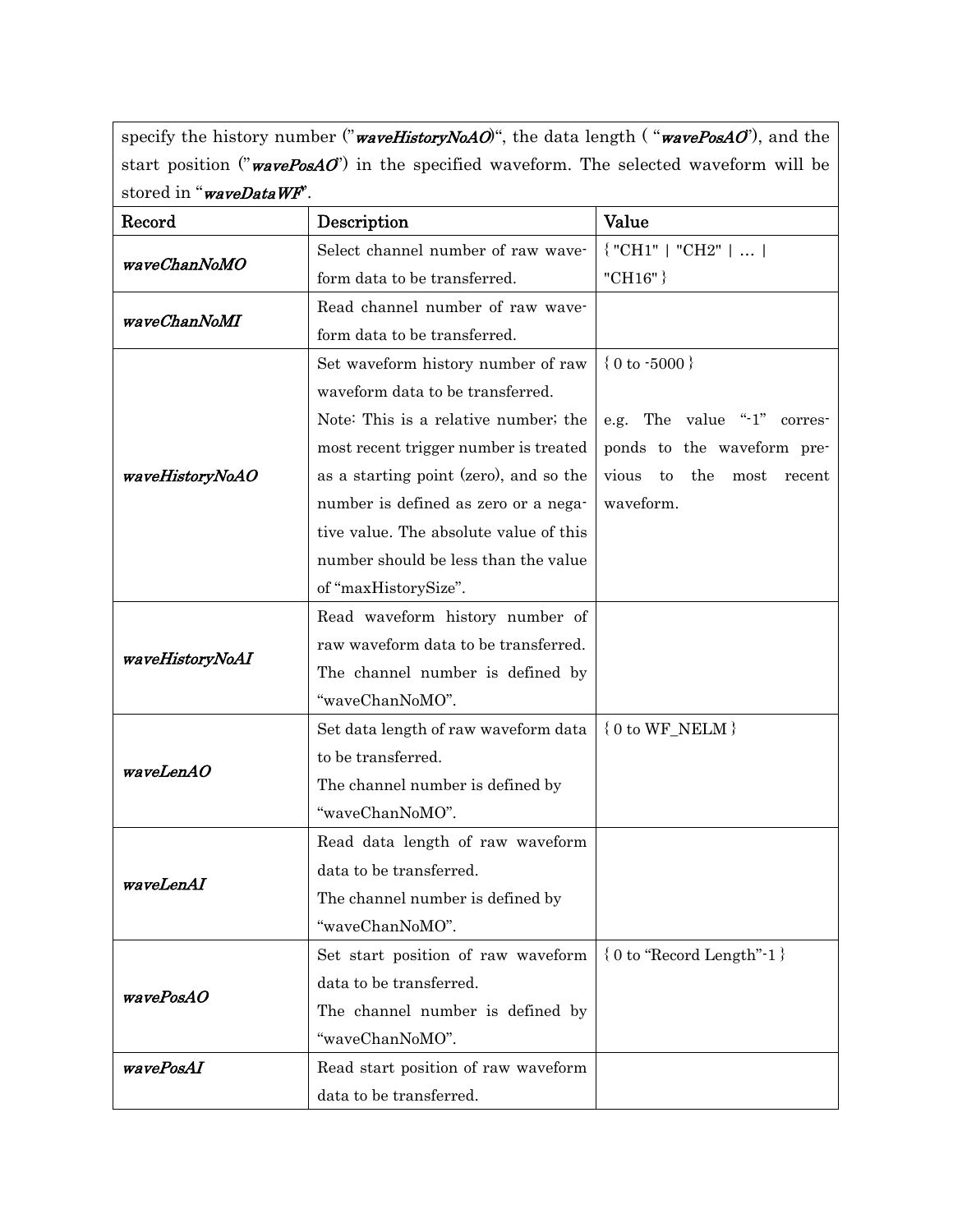|                      | The channel number is defined by        |                           |
|----------------------|-----------------------------------------|---------------------------|
|                      | "waveChanNoMO".                         |                           |
| waveTrigNoAI         | Read trigger number of raw wave-        |                           |
|                      | form data acquired last.                |                           |
|                      | The channel number is defined by        |                           |
|                      | "waveChanNoMO".                         |                           |
| waveUpdateSQ         | Update raw waveform data.               |                           |
|                      | The channel number is defined by        |                           |
|                      | "waveChanNoMO".                         |                           |
|                      | Note: When SCAN="Event" selected,       |                           |
|                      | waveform will be updated at the         |                           |
|                      | timing of receiving interrupt signal of |                           |
|                      | trigger acquisition end.                |                           |
| waveAutoUpdateEnable | Set Enable/Disable of auto-update       | ${''}Disable"   "Enable"$ |
| <b>BO</b>            | function of raw waveform<br>data        |                           |
|                      | acquisition.                            |                           |
| waveAutoUpdateEnable | Read Enable/Disable status of auto-     |                           |
| BI                   | update function of raw waveform         |                           |
|                      | data acquisition                        |                           |
| waveTimeAxisWF       | Time data (in micro seconds) of raw     |                           |
|                      | waveform to be transferred. The         |                           |
|                      | number is<br>defined<br>channel<br>by   |                           |
|                      | "waveChanNoMO"                          |                           |
| waveDataWF           | Raw waveform data (in volts) to be      |                           |
|                      | transferred. The channel number is      |                           |
|                      |                                         |                           |

### H. Acquisition Status

| Record         | Description                       | Value                              |
|----------------|-----------------------------------|------------------------------------|
| statusUpdateSQ | Update statuses. This processes   |                                    |
|                | "acqStatusBI" and "trigStatusMI". |                                    |
| acqStatusBI    | Read data acquisition status.     | $\{$ "Stop"   "Run" }              |
| trigStatusMI   | Read trigger status.              | $\{$ "Stop"   "Wait"   "Capture" } |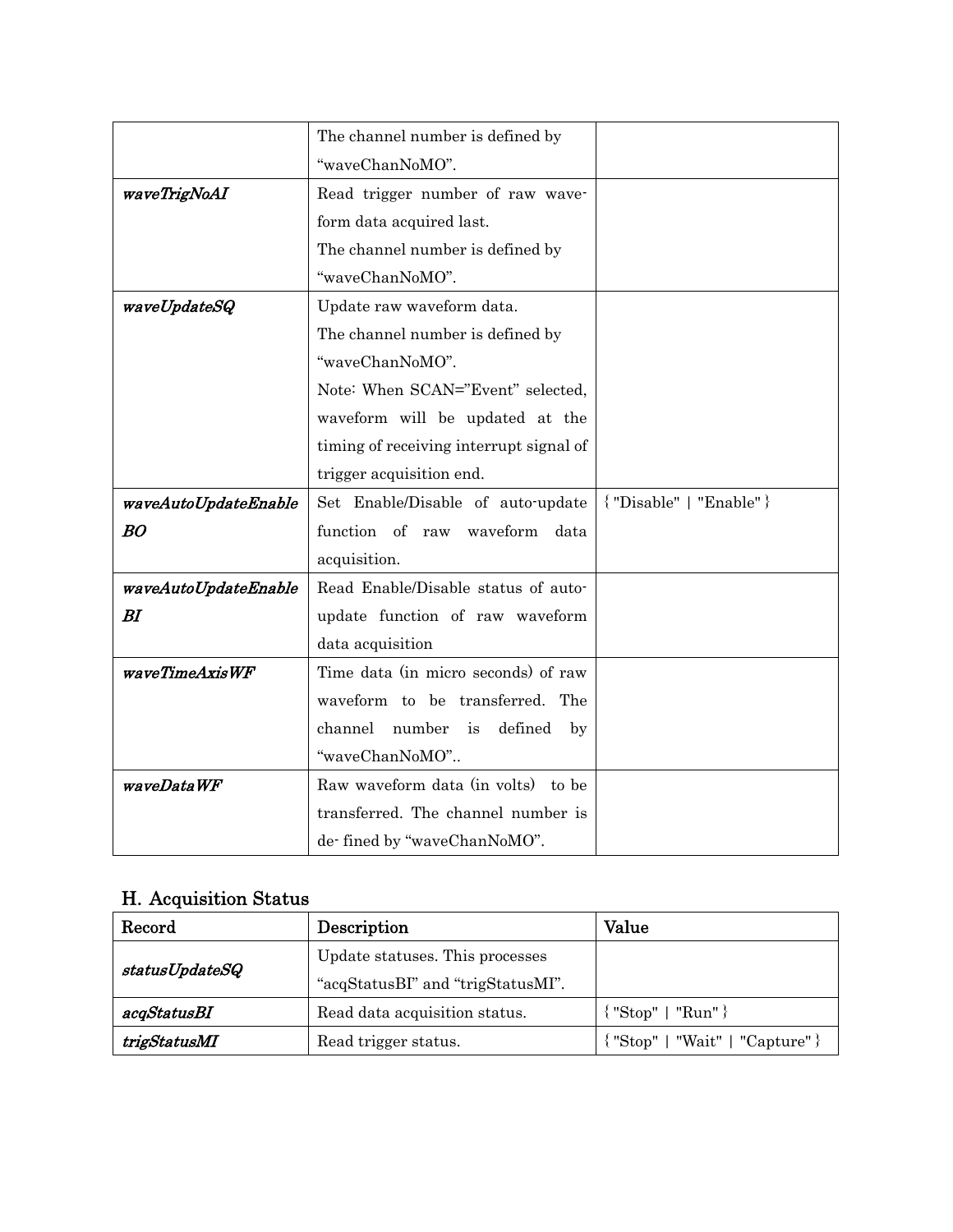### I. Setting Condition

| Comments:                                                                           |                                       |       |
|-------------------------------------------------------------------------------------|---------------------------------------|-------|
| Preferred setting condition can be stored in the device with a specified data name. |                                       |       |
| Record                                                                              | Description                           | Value |
| resetBO                                                                             | Reset values to default.              |       |
| setupDataNameSO                                                                     | Data name of setting condition.       |       |
| saveSetupDataBO                                                                     | Save setting condition with specified |       |
|                                                                                     | data name.                            |       |
| recallSetupDataBO                                                                   | Recall setting condition of specified |       |
|                                                                                     | data name.                            |       |

# J. SRQ

| Comments:                                                 |                                        |                             |
|-----------------------------------------------------------|----------------------------------------|-----------------------------|
| SQR interrupt function is supported by asyn4.11 or later. |                                        |                             |
| Record                                                    | Description                            | Value                       |
|                                                           | Set Enable/Disable status for receive- | $\{$ "Disable"   "Enable" } |
| srqEnableBO                                               | ing SRQ interrupt.                     |                             |
|                                                           | "Enable" is default.                   |                             |
| srqEnableBI                                               | Read Enable/Disable status for SRQ     |                             |
|                                                           | interrupt.                             |                             |
|                                                           | Set SRQ event interrupt number.        | $\{1 \text{ to } 255\}$     |
| srqEventNoAO                                              | The default value is 1.                |                             |
|                                                           | This number can be set by the envir-   |                             |
|                                                           | onmental variable of "SRQ_EVNT".       |                             |

#### K. MISC

| Record           | Description                                | Value                             |
|------------------|--------------------------------------------|-----------------------------------|
| frontPanelLockBO | Lock/unlock front panel.                   | ${^{\prime}}$ "Unlock"   "Lock" } |
| frontPanelLockBI | Read lock/unlock status of front<br>panel. |                                   |
| Name             | Scope ID label.                            |                                   |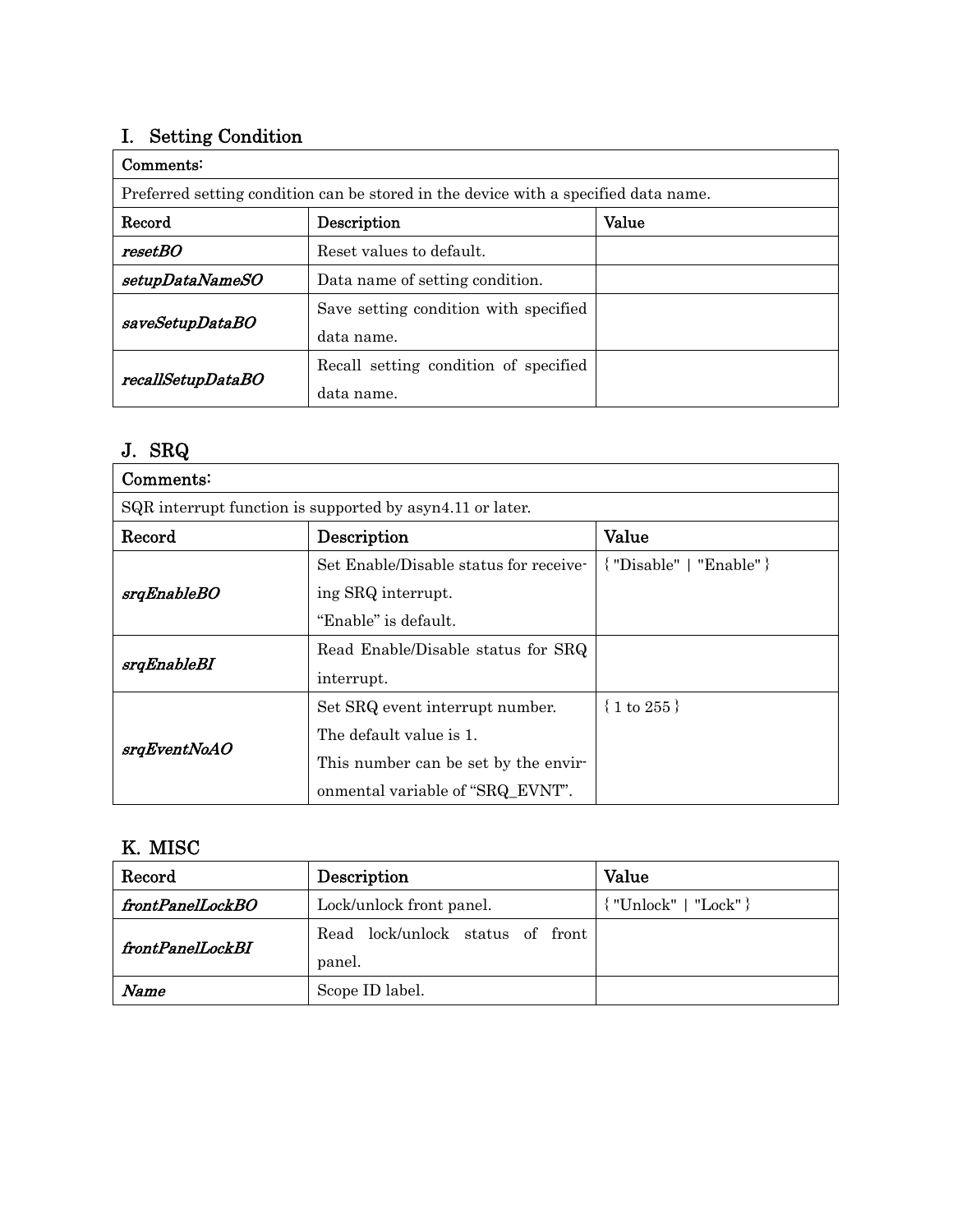# 4. Sample MEDM Waveform Viewer

Figures 6 and 7 are images of our sample viewer developed with MEDM.

Figure 6 is the main display image, which is used to control the device and to display compressed waveforms (dispWaveChan[n]WF). Figure 7 is a sub-waveform viewer, which displays a raw waveform (waveDataWF).



Figure 6: The main viewer display developed with MEDM.

- [1]: The waveform viewer. Two waveforms of the selected module are displayed.
- [2]: Used for channel settings: "On/Off", "V/Div", "AC/DC/GND", and "Probe Setting". The records for these parameters are common to all channels. When setting these parameters, select a target channel in advance.
- [3]: Used to set trigger parameters: "Source", "Trigger Level", and "Trigger Slope".
- [4]: Used to set timing parameters: "Trigger Position", "Trigger Delay", and "Holdoff Time".
- [5]: Used to set sampling parameters: "Sampling Rate" and "Record Length".
- [6]: The menu "Module Number" is used to select a target module of which waveforms are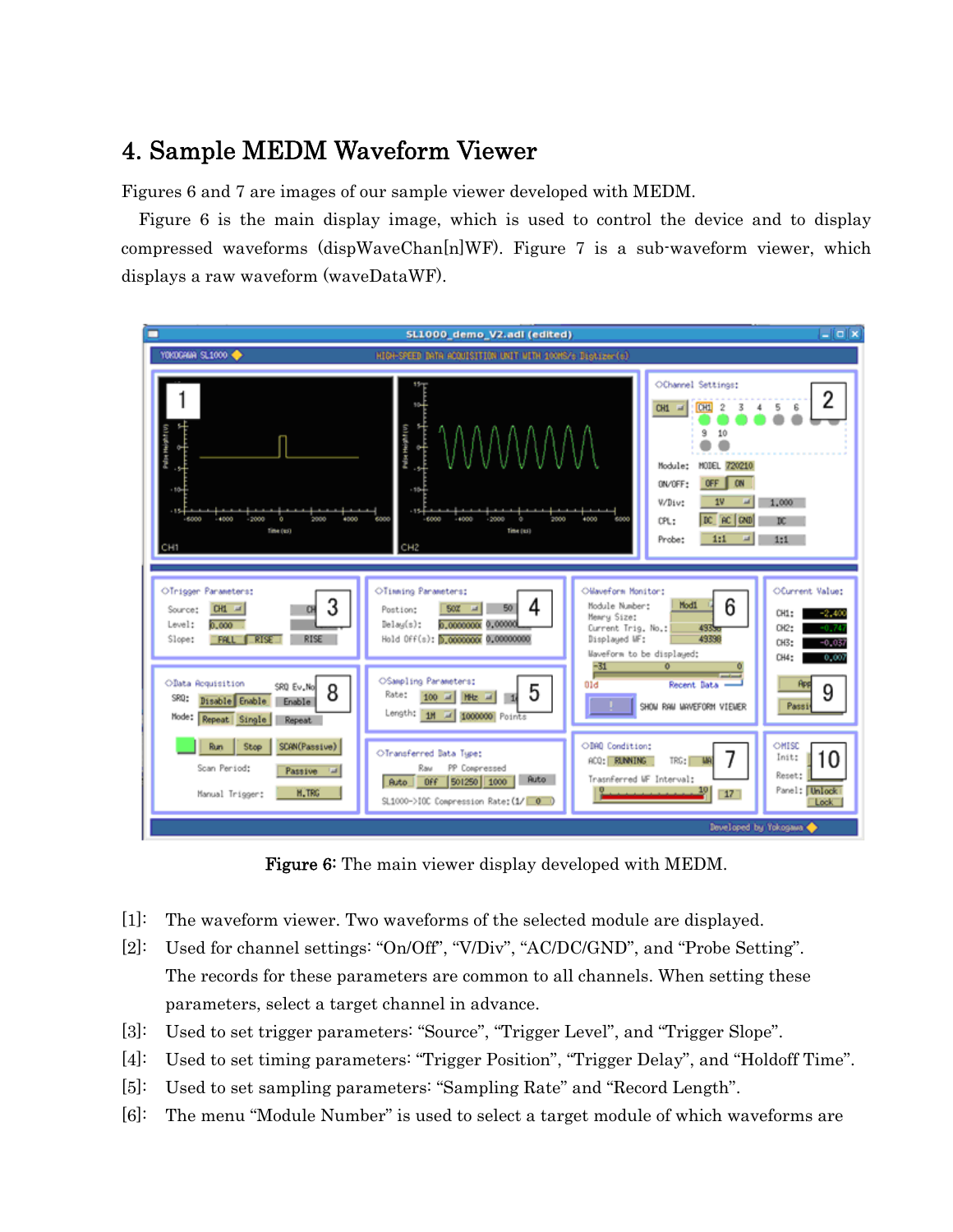displayed. The slider titled "Waveform to be displayed" is used to set a history number of waveforms. The shell command button is used to execute the sub-waveform viewer.

- [7]: Indicators of the acquisition statuses. The bar is a monitor of the value of "C-V" (see Figure 4). If the device support does not lose any waveforms, the value is 1 or zero. The value of greater than 1 means that some waveforms could not be transferred to the IOC.
- [8]: The data acquisition menus. When the SRQ function is used, enable "SRQ" and set "SCAN" to "PASSIVE". The button "Run" starts the acquisition and resets the trigger number. The button "Stop" stops the acquisition.
- [9]: This is for the "Current Value Measurement" function. When the record "currValUpdateSQ" is processed, current values at the timing is transferred.
- [10]: The button "Init" initializes the device. The button "Lock(Unlock)" locks(unlocks) the front panel of the device.



Figure 7: The sub viewer display developed with MEDM.

[11]: The raw waveform viewer. Since the record for the raw waveform data (waveDataWF) are common to all the channels, select a target channel to be displayed in advance (see [12]). Then the waveform of the selected channel is displayed. The slider is used to set the start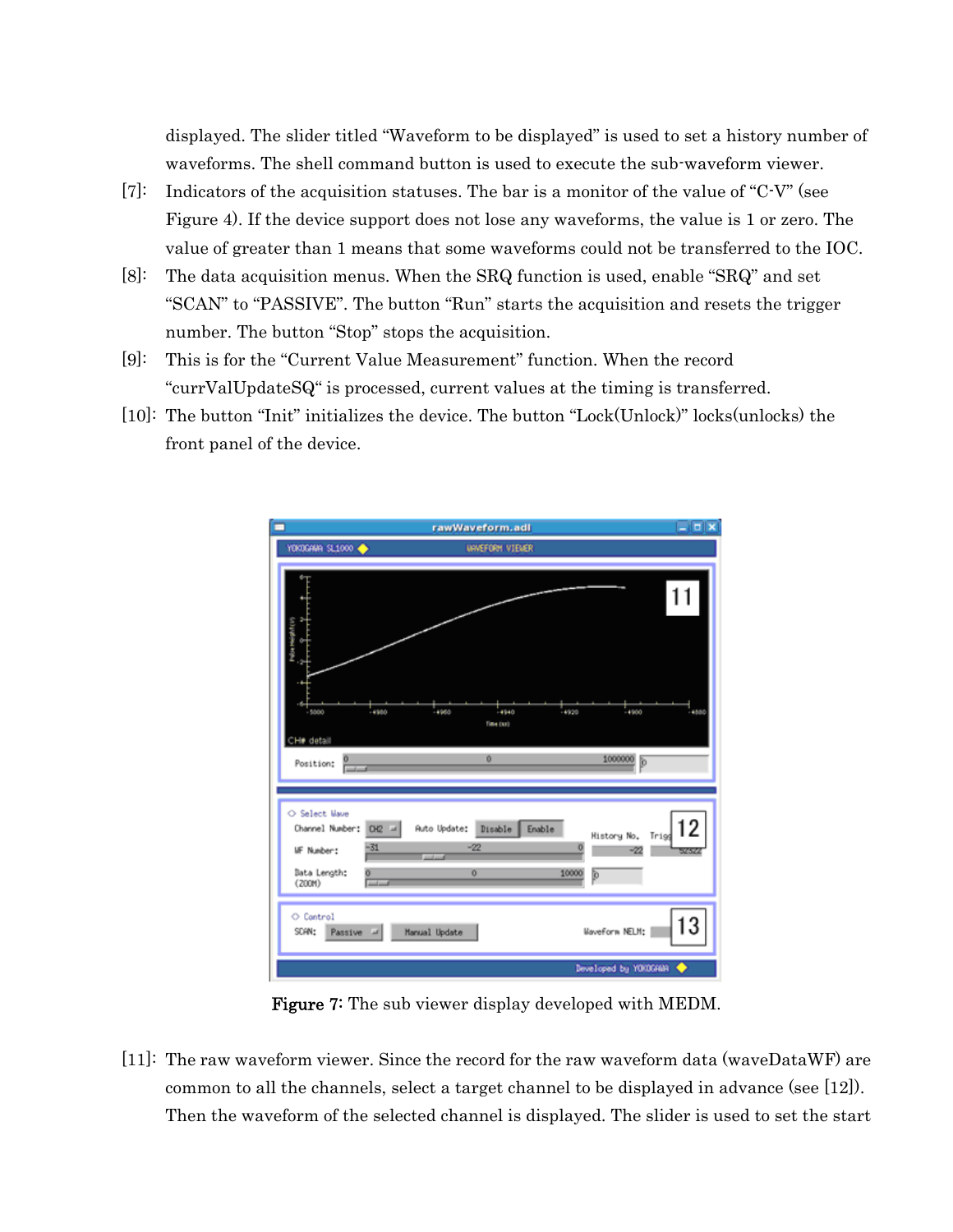position (point number) of the selected waveform.

- [12]: Used to select a waveform. The menu "Channel Number" is used to select a target channel. The slider "WF number" sets a history number. The slider "Data Length" sets the number of data points to be displayed. The waveform can be zoomed up using the "Data Length" slider and "Position" slider. If "Auto Update" is enabled, the displayed waveform is updated automatically when one of the WF selection parameters is changed.
- [13]: When "SCAN"="PASSIVE" and the SRQ function is enabled, raw waveform data can be transferred and automatically updated during the acquisition. Be careful of the data size and the acquisition rate.

## 5. Acknowledgements

We would like to thank Prof. Kazuro Furukawa, High Energy Accelerator Research Organization (Japan) for his valuable suggestions in developing this device support. We also thank the authors of the device support for the TDS3000 oscilloscope. We have learned much from their work.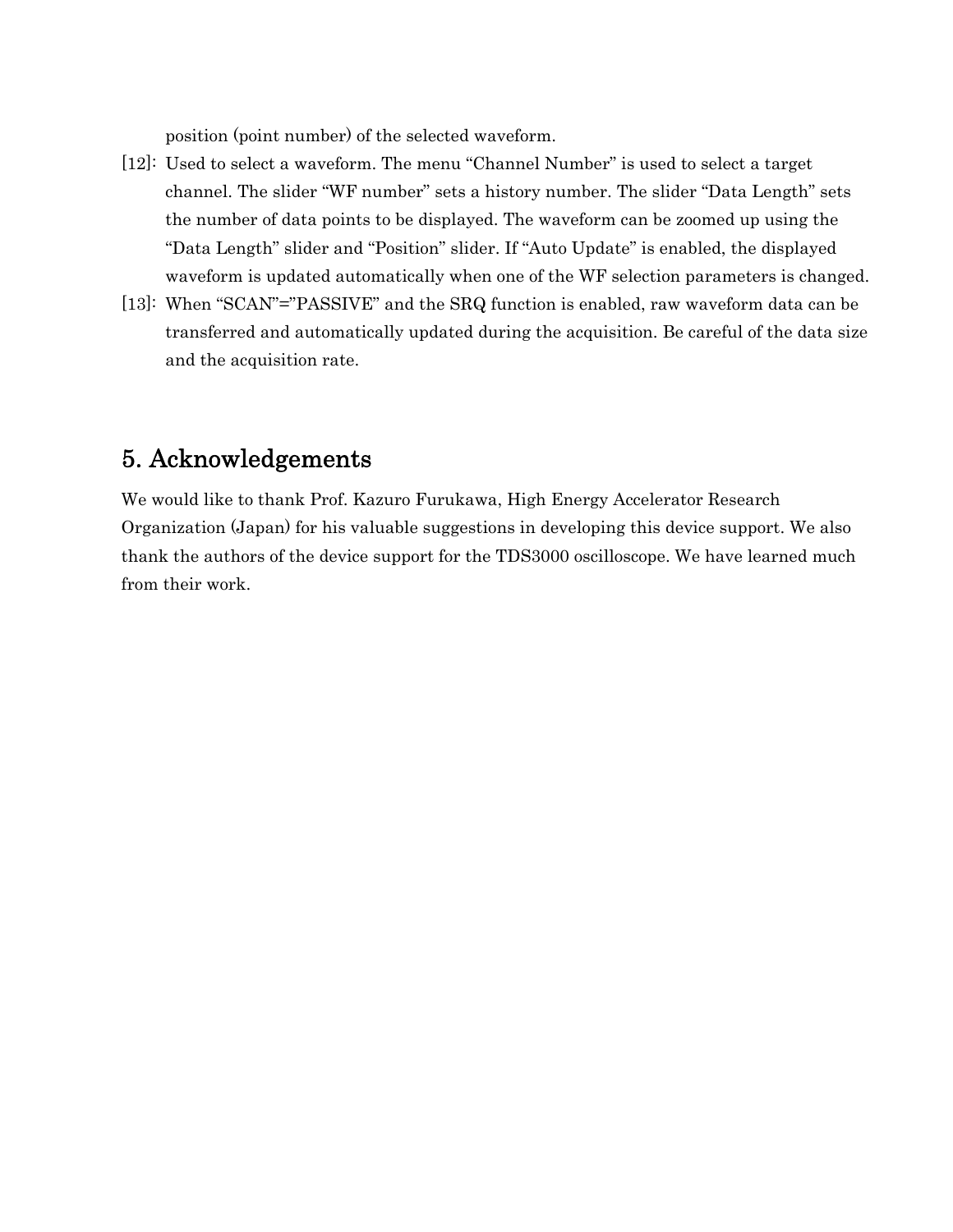# 6. License Agreement

Copyright (c) 2009 Yokogawa Corporation of America. All rights reserved.

SL1000 is distributed subject to the following license conditions:

 SOFTWARE LICENSE AGREEMENT Software: SL1000

- 1. The "Software", below, refers to SL1000 (in either source code, or binary form and accompanying documentation). Each licensee is addressed as "you" or "Licensee."
- 2. The copyright holders shown above and their third-party licensors hereby grant Licensee a royalty-free nonexclusive license, subject to the limitations stated herein and U.S. Government license rights.
- 3. You may modify and make a copy or copies of the Software for use within your organization, if you meet the following conditions:
	- a. Copies in source code must include the copyright notice and this Software License Agreement.
	- b. Copies in binary form must include the copyright notice and this Software License Agreement in the documentation and/or other materials provided with the copy.
- 4. You may modify a copy or copies of the Software or any portion of it, thus forming a work based on the Software, and distribute copies of such work outside your organization, if you meet all of the following conditions:
	- a. Copies in source code must include the copyright notice and this Software License Agreement;
	- b. Copies in binary form must include the copyright notice and this Software License Agreement in the documentation and/or other materials provided with the copy;
	- c. Modified copies and works based on the Software must carry